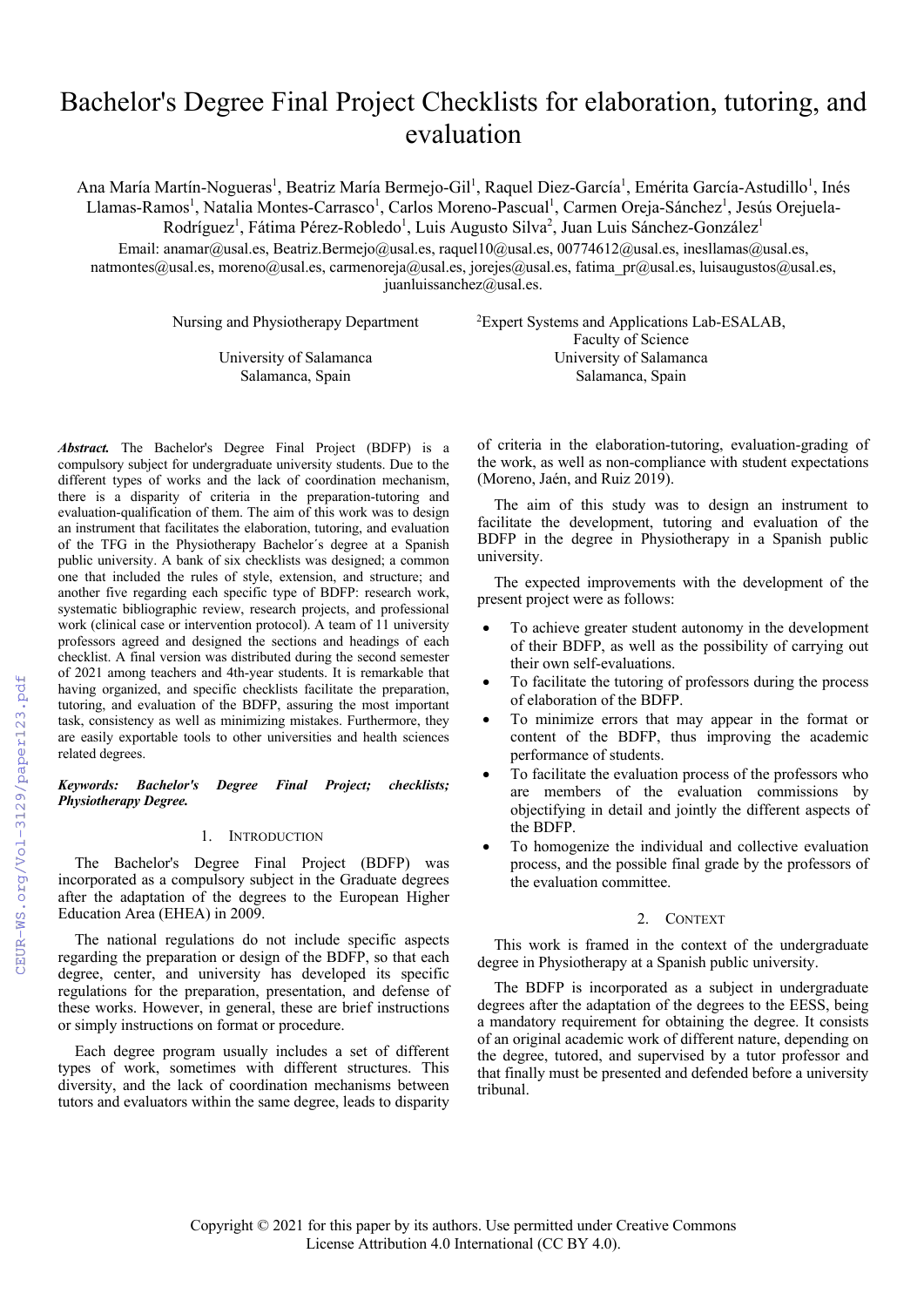The BDFP is regulated by Royal Decree 1393/2007 (RDL 1393/2007, of September 30), which establishes the organization of official university studies, where in Article 12.3, dedicated to the guidelines for the design of graduate degrees, includes "these studies will conclude with the preparation and defense of an end-of-degree project". In the same article and in point 7 it is added that "the end-of-degree project will have a minimum of 6 credits and a maximum of 12.5 percent of the total credits of the degree, must be carried out in the final phase of the study plan and be oriented to the evaluation of the competencies associated with the degree". The competences of the university degrees that give access to regulated professions are included in the corresponding CIN orders, in the case of the Degree in Physiotherapy, ORDER CIN/2135/2008, of July 3 (Order CIN/2135/2008, of July 3). It establishes in the module of Supervised Practices and Bachelor's Degree Final Project that the competences to be achieved are the "presentation and defense before the University Tribunal of a bachelor's degree final project, consisting of an exercise of integration of the training contents received and the competences acquired".

Another regulation that refers to the BDFP is the Statute of the University Student, RD 1791/2010, of December 30 (RDL 1791/2010, of December 31), which states that students have the right "to have effective academic and professional supervision in the bachelor's degree final project and, where appropriate, in the external internships provided for in the study plan" and "to have the recognition and protection of the intellectual property of the bachelor's degree final project and previous research work under the terms established in the current legislation on the matter"; Finally, Article 27 establishes that "the final projects, Bachelor's and Master's degree final project, as well as doctoral theses, shall be governed by their specific regulations". Therefore, the regulations do not contain provisions on the type of work or how it should be prepared or evaluated, so that each university, center, and degree has applied its own criteria. No consensus has been found between universities or degrees, only diverse guides on how to carry out a BDFP, which are very different in length and content. Our university has a standard regulation that each degree program and center has developed specifically, in our case it is available on the center's web page. (https://enfermeriayfisioterapia.usal.es/trabajos-de-fin-degrado/).

The BDFP subject in which this work is framed has been assigned 6 ECTS in the Physiotherapy Degree Curriculum and is contemplated in the second semester of the 4th year. Our regulations establish that the content of the work must correspond to one of the following types: research work, systematic literature review, professional work, or research projects; also including instructions on style, length, and structure.

The incorporation of the BDFP to the degree of Physiotherapy, as in many other degrees, was done without a previous tradition in this type of work and without the professors having specific training for it. Throughout these years, professors have been learning to develop their work as tutors and evaluators in the corresponding commissions. From the experiences accumulated from tutoring and evaluation over the past years is where this work arises, where a team of professors of the Degree in Physiotherapy identified a set of

difficulties in students and teachers, during the process of preparation-tutoring and evaluation-grading of the BDFP that justified the development of this project, which was submitted to the 2020 call of the Teaching Innovation Program of the university of origin; obtaining a score of 84/100 along with funding for the dissemination of the results.

The general objective was to design an instrument to facilitate the realization, tutoring and evaluation of the BDFP in the degree in Physiotherapy in a Spanish public university. As specific objectives were established: 1. To elaborate checklists with the structure that each type of BDFP contemplated in the degree program should present, based on the consensus on the sections, subsections and obligatory and optional contents that each type of work should contain; 2. To prepare a checklist on formal aspects of the BDFP presentation documents; 3. To present and send the checklists to the different professors and students of the Degree in Physiotherapy for their voluntary use during the process of carrying out the BDFP in the Degree in Physiotherapy in the 2020-2021 academic year; 4. To evaluate the degree of use and usefulness of the instruments designed.

## 3. DESCRIPTION

The project was designed to be carried out in two distinct stages. The first stage was dedicated to the development of the instruments (September 2020-January 2021) and the second to their application and evaluation (February 2021-July 2021).

In September 2020, a work team coordination meeting was held to establish the work guidelines and the schedule to be followed. A total of 6 working sessions of 2 hours duration were scheduled, one for each checklist that was developed. Given the current pandemic situation, all sessions were conducted synchronously via videoconference through Google Meet. The way of working in each session was similar, one week before the meeting the project coordinator distributed among the rest of the team a draft or template on the aspects to be discussed and assessed in each of the checklists, in accordance with the instructions provided by the center's management on its web page (https://enfermeriayfisioterapia.usal.es/trabajos-de-fin-degrado/) and the recommendations of the Equator Network (The EQUATOR Network, 2021) for the type of work contemplated. All the questions and headings included in each of the checklists were resolved by consensus among the team members.

During the month of February 2021, the checklists were distributed by e-mail from the dean's office of the center to all the professors of the degree and students of the 4th year of the Degree in Physiotherapy for their use during the BDFP course of the second term. During this second phase, and in a new work session, the team of professors designed a survey to be distributed among professors and students through Google Forms and that would allow to know the degree of use and usefulness of the lists elaborated. (https://forms.gle/qiLHsMU7gumtVpQr5)

## 4. RESULTS

A total of 6 checklists were drawn up (https://sites.google.com/usal.es/listas-tfg), a generic one for all types of BDFP and which included the Norms of style, extension, and structure of the BDFP and 5 others for the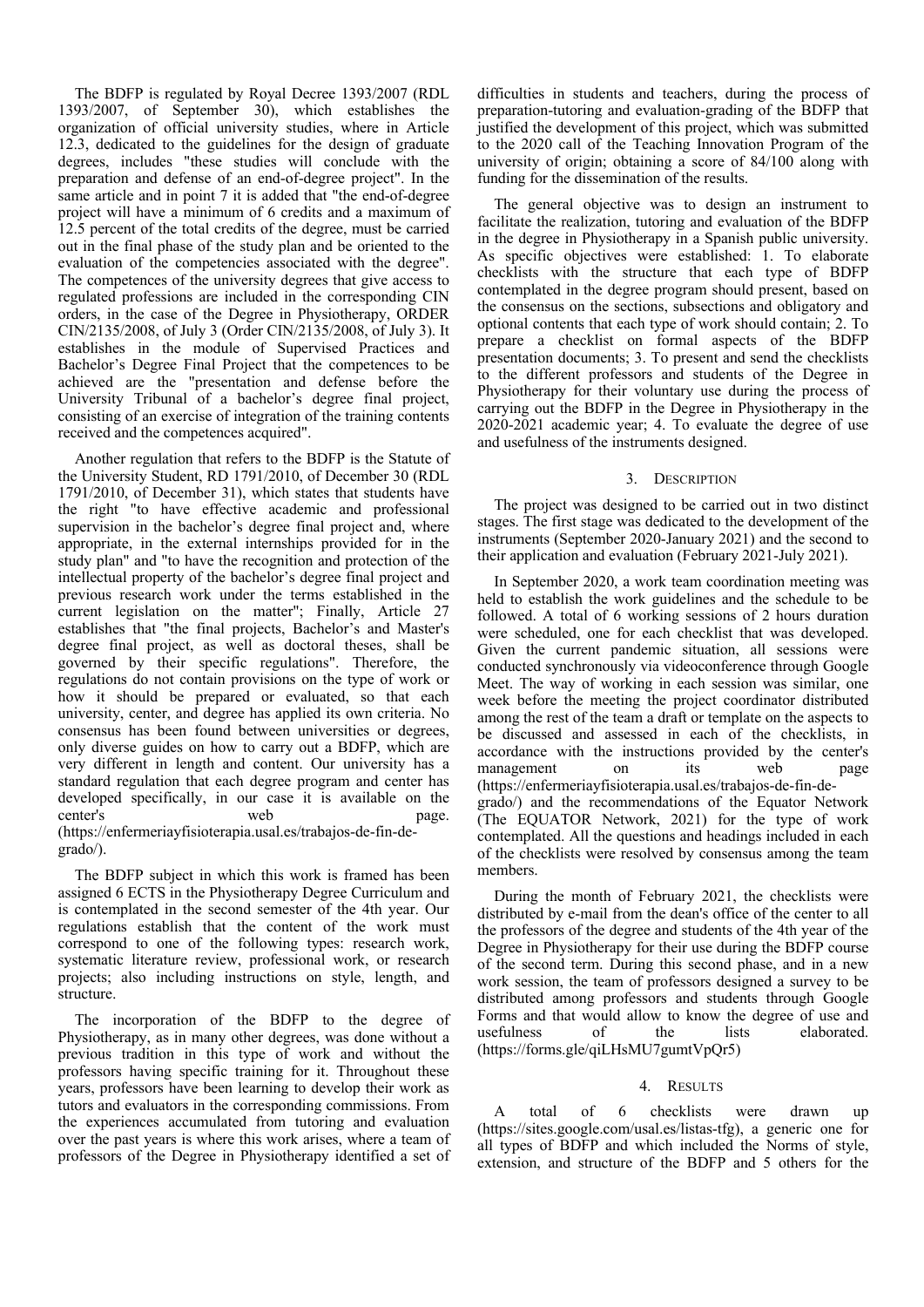types of work contemplated by the center: BDFP research work, BDFP systematic bibliographic review, BDFP research projects, BDFP professional work (clinical case), BDFP professional work (intervention protocol). In the case of professional BDFP, the two most common types were considered, considering that they are a very diverse type of work and that it is very difficult to standardize the headings.

The format of all the lists was unified in the form of columns, the first of which included each of the sections and questions to be assessed or considered, the second included a system of check boxes to activate, the third included observations that the team considered appropriate and the fourth a space for the tutor or evaluator to include their comments.

Thus, the list of style standards, extension, and structure of the BDFP included the following sections: format and style standards, title page, table of contents, summary, tables, figures and graphs, bibliography, and others. The list of BDFP research work included in columns different types of studies (experimental, cross-sectional descriptive and longitudinal descriptive) with the following sections: introduction, objectives, material and methods, results, discussion, and conclusions. The BDFP systematic literature review list included the sections on introduction, objectives, search strategy and selection of studies, synthesis and analysis of results, discussion, and conclusions. The BDFP research projects included the introduction, objectives, material and methods, and work plan. The BDFP professional work (clinical case and intervention protocol) was structured as follows: introduction, objective, development of the topic and conclusions.

These lists were made available to the university community in PDF format through the web page developed by the project team (https://sites.google.com/usal.es/listas-tfg).

The survey on the use and usefulness of the lists was distributed among professors of the degree program and fourth-year students on June 25, 2021, through the dean's office of the center, and remained open until July 12, 2021. The target population was 110 people (60 professors and 50 students).

A total of 36 responses were collected, of which 24 (66.7%) were students and the rest were professors. A total of 13.9% of the respondents stated that they had not used the checklists because they had not received information about them and 2.8% because they had not tutored any BDFP during the course. The most frequently used checklist, as expected, was the Standards of style, length, and structure, in 70% of those who had used them. Among those specific to the types of work, those for systematic review (56.7%) and research (30%) were those with the highest percentage of use (Figure 1). Regarding the use and usefulness in the group of students, 89.5% agreed or strongly agreed that the lists had been useful and had facilitated their work and 52.6% considered that they had helped them to achieve a better result. Only 10.5% would change the design and no one felt that they were incomplete. In the group of teachers, 81.8% agreed or strongly agreed that they were useful and had made the work easier. Only one teacher considered that he would change the design and that they were incomplete. A total of 94.7% of the students and 81.8% of the teachers said they would use them again.

Finally, in the degree of overall satisfaction with the use of the lists, the average score was 8.4 points out of 10 (SD 0.895) in the group of students, with a range between 7 and 10, and 9.6 points out of 10 (SD 0.674) in the group of teachers, with a range between 8 and 10 points (Figure 2).



## **Figure 2**

#### 5. CONCLUSIONS

It has been possible to establish, through consensus among professors, checklists that facilitate the elaboration and evaluation of the BDFP by allowing the verification of the sections, contents and formal aspects expected in each type of BDFP contemplated in the regulations of our center.

Having checklists organized by sections and headings presumably minimizes the occurrence of errors in the preparation and outcome of the BDFP.

The elaborated lists are easily exportable to the degree of Physiotherapy Degree of other universities, as well as adapted to other degrees in the field of Health Sciences.

#### **REFERENCES**

- Encuesta PROYECTO DE INNOVACIÓN. Google Docs. (27 de julio de 2021). Listas de verificación TFG. https://forms.gle/qiLHsMU7gumtVpQr5
- Orden CIN/2135/2008, de 3 de julio, por la que se establecen los requisitos para la verificación de los títulos universitarios oficiales que habiliten para el ejercicio de la profesión de Fisioterapeuta (2008). Boletín Oficial del Estado 174, de19 de julio de 2008, 31684 a 31687. https://www.boe.es/boe/dias/2008/07/19/pdfs/A31684- 31687.pdf.